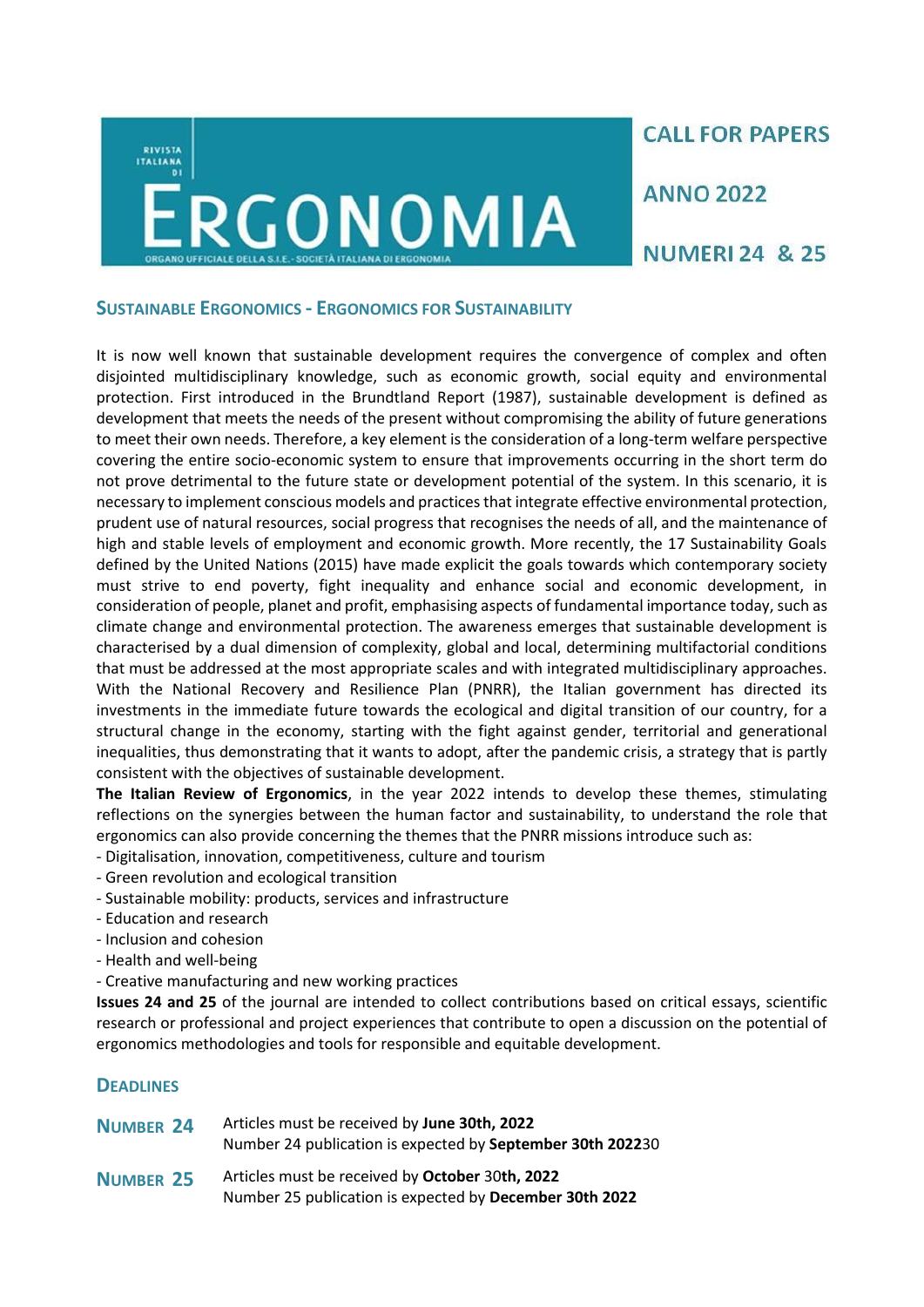**CALL FOR PAPERS** 

**ANNO 2022** 

**NUMERI 24 & 25** 

# **EDITORIAL RULES FOR AUTHORS**

## **GENERAL INFORMATION**

The articles must be sent in word-compatible format (.doc, .rtf) by e-mail to the following addresses: [segreteria@societadiergonomia.it](mailto:secretaria@societadiergonomia.it)

Each article must be submitted both in Italian and in English.

Each version (ITA and ENG) has to include: title, author/s name, abstract and bibliography Each version must have a maximum of 25,000 characters includedspaces. In particular:

The abstract length shall range between 100 and 250 words

Provide complete names and affiliations of each author

A short-bio of each author is required. Its maximum length is no more than 100 words each. They are excluded from the overall counting.

Articles may be submitted for the section "Studies and research" or for the section "Profession and project". Articles submitted for the section "Studies and research" will be double-blind reviewed.

# **IMAGES AND TABLES**

The images should not be put in in the text, but separatelysent, attached to the email in. jpg or .tiff format

The required resolution is 300 dpi.

Images and tables should be numbered and positioned in the text as cross-references (e.g. [Figure 1])

# **REFERENCES IN THE TEXT**

References in the text include (name/s, date) as in the following examples: (Jones, 2001) (Robsen, Hudson, Hutchkins, Ru, &Selanis, 1989) (Smith et al., 2005)

# **REFERENCE LIST**

The reference list at the end of the text shall be in alphabetical order (per surname of the first author)

References by the same author (or by the same group of authors in the same order) shall be arranged by year of publication with the earliest first.

In case of multiple co-authors, separate the names with the comma and "&". Do not use the formula "et al."